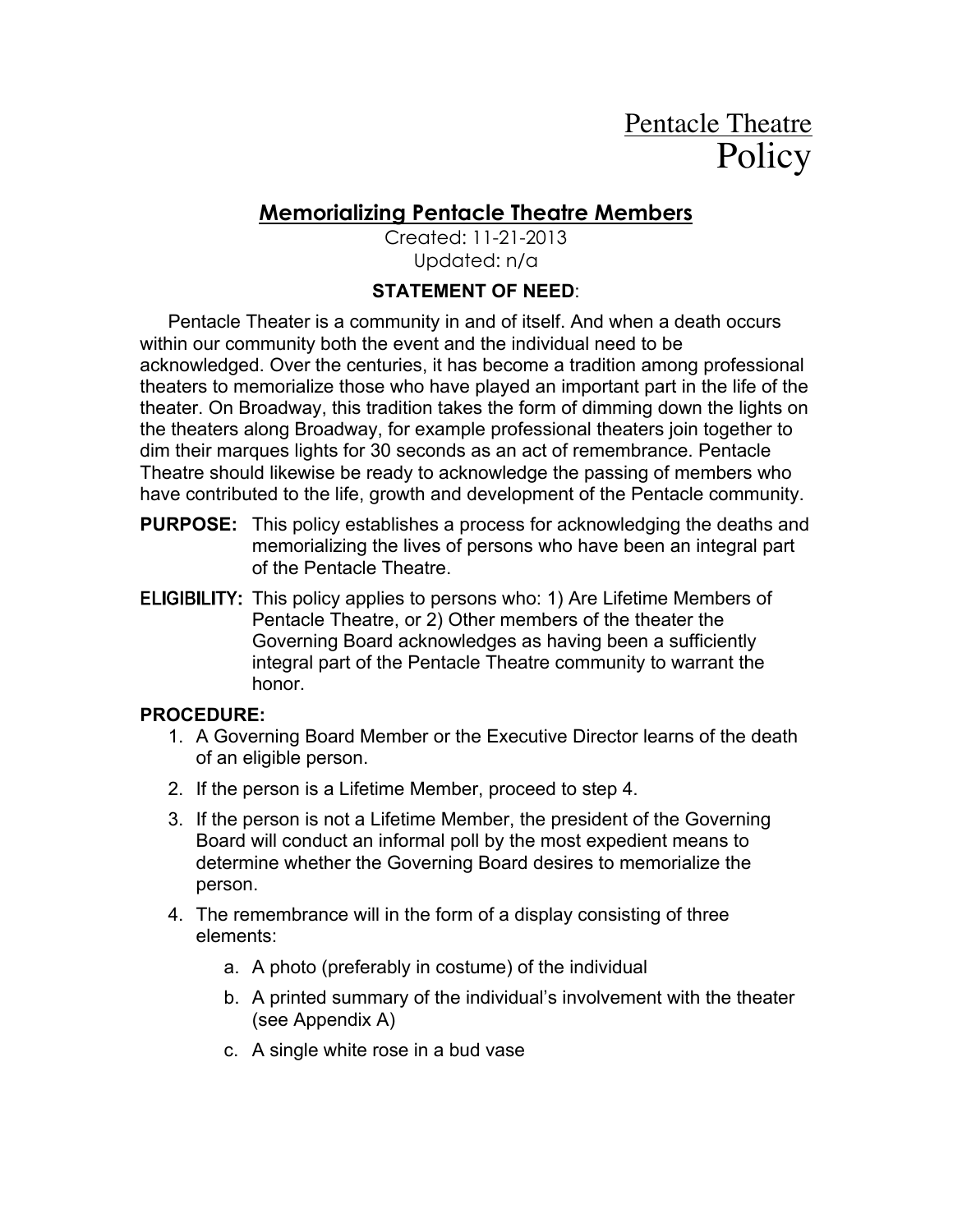- 5. The remembrance will be put in place prior to opening night of the next production after the death. If the death occurs during the final production of the season, the memorial will be put in place as soon as practicable.
- 6. The Executive Director will notify the Hospitality Guild Chair and the Board Liaison of the production. If the Hospitality Guild Chair is not available, Executive Director will notify the House Manager.
- 7. The Executive Director will obtain an 8x10 photo of the individual, the rose and prepare the written summary and deliver them to the theater
- 8. The Executive Director will place the memorial on the table beneath the lighted theater logo sign
- 9. The Executive Director will notify the family of the person being memorialized in writing of the actions being taken by the theater
- 10.The memorial will stay in place during the first full week of the production run, and will be removed after the second matinee of the run

 This procedure is intended as the minimal acknowledgement and in no way prevents additional memorials such as an article in the program, etc.

APPROVED DATE: December 16, 2013

JEFF WITT President, Governing Board

 $\mathcal{L}_\text{max}$  and  $\mathcal{L}_\text{max}$  and  $\mathcal{L}_\text{max}$  and  $\mathcal{L}_\text{max}$  and  $\mathcal{L}_\text{max}$